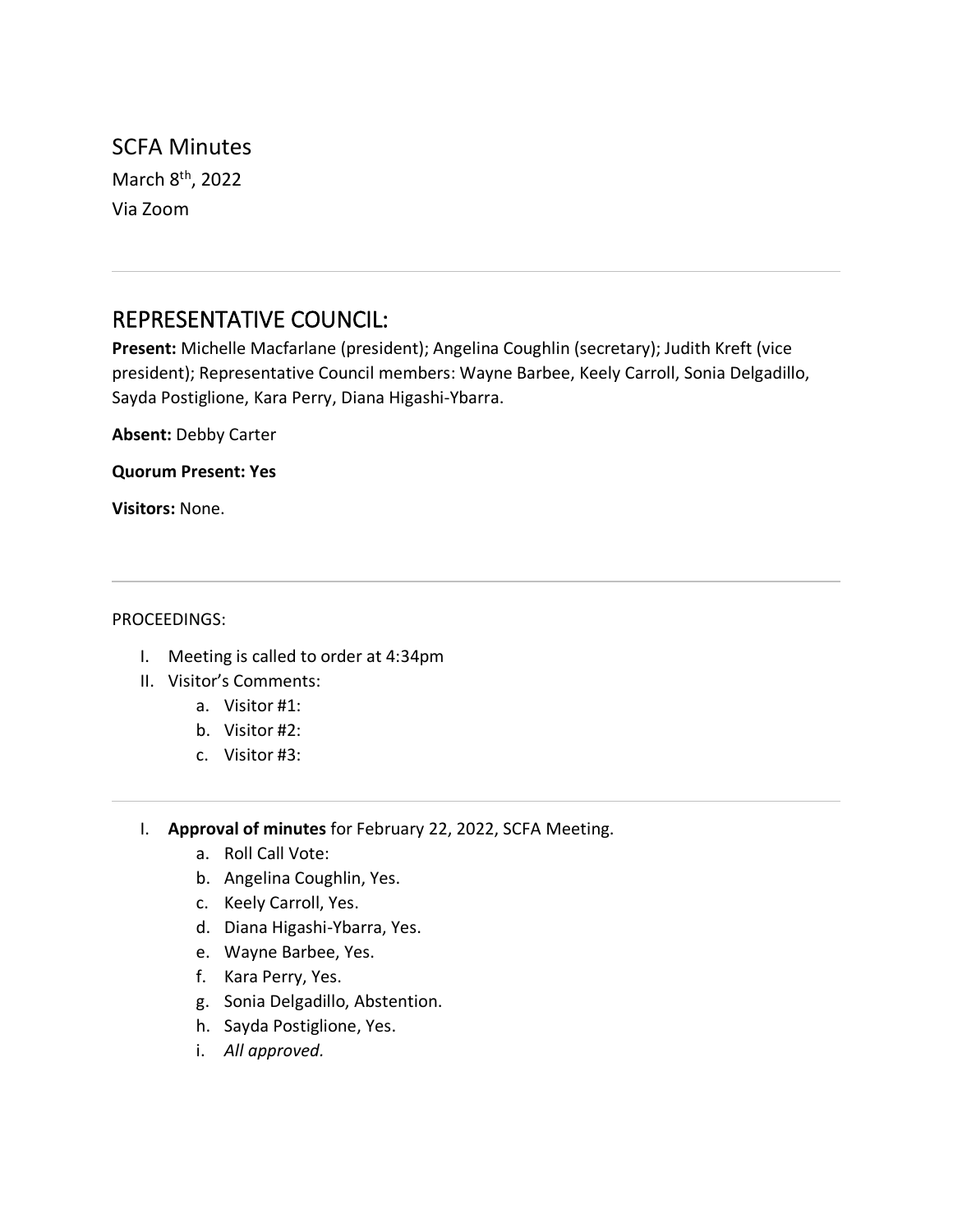#### **II. Treasurer's Report:**

- a. Jennifer Kattman has agreed to work for SCFA as our accountant.
- b. A treasurer's report will be present at our next meeting.

### **III. Vice-President's Report:**

- a. Question regarding financial support to offset CCA Conference changes to hotel room accommodations.
	- i. President will look in to how to navigate these changes.

# **IV. President's Report:**

- a. Dispute has been the same concerns regarding scheduling, staffing, patterns, and seniority. Folks are having to adapt to new teaching schedules and modalities.
- b. Michelle will conduct the election
- c. Election will include MINT Agreement MOU.
- d. Election Timeline:
	- i. Vacancy announcement will go out March 28th
	- ii. Candidate nominations are due April 8<sup>th</sup>
	- iii. Election will begin on the April  $20<sup>th</sup>$
	- iv. Election will end on the April  $27<sup>th</sup>$
	- v. The results will be announced April 29<sup>th</sup>
- e. Motion to approve a stipend equal to a 10% reassign time to pay Jennifer Kattman for providing accounting services ending the Spring 2022 semester.
	- i. Roll Call Vote:
	- ii. Judith Kreft, Yes.
	- iii. Angelina Coughlin, Yes.
	- iv. Keely Carroll, Yes.
	- v. Diana Higashi-Ybarra, Yes.
	- vi. Wayne Barbee, Yes.
	- vii. Kara Perry, Yes.
	- viii. Sonia Delgadillo, Yes.
	- ix. Sayda Postiglione, Yes.
	- x. *All approved.*

# **V. Chief Negotiator's Report:**

a. Still working on coaching update.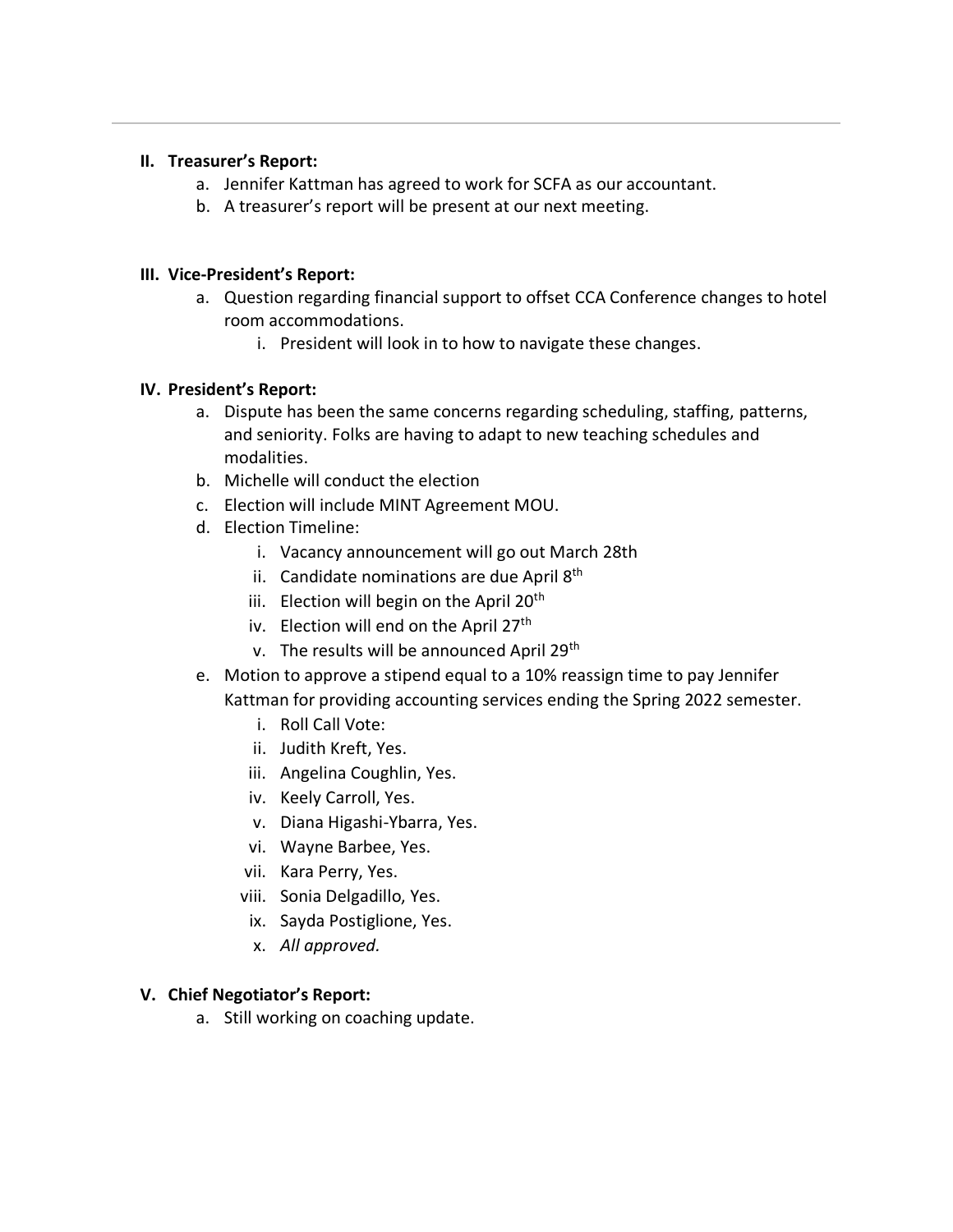### **VI. Representative Council Reports:**

# **a. Representative #1:**

- **i.** Motion to follow guidelines regarding public comments and establish a process for follow-up when visitors want to engage in discussion.
	- 1. Roll Call Vote:
	- 2. Judith Kreft, No.
	- 3. Angelina Coughlin, Yes.
	- 4. Keely Carroll, Yes.
	- 5. Diana Higashi-Ybarra, Yes.
	- 6. Wayne Barbee, Yes.
	- 7. Kara Perry, Yes.
	- 8. Sonia Delgadillo, Yes.
	- 9. Sayda Postiglione, Yes.
	- 10. *All approved.*
- ii. Motion to communicate to membership the schedule of dates of open forums/general meetings for the remainder of the semester along with topics/agenda.
	- 1. Motion has been tabled.
- iii. Motion to conduct a survey for interests related to Distance Learning article in the beginning Fall of 2022.
	- 1. Roll Call Vote:
	- 2. Judith Kreft, Abstain.
	- 3. Angelina Coughlin, Yes.
	- 4. Keely Carroll, Yes.
	- 5. Diana Higashi-Ybarra, Yes.
	- 6. Wayne Barbee, Yes.
	- 7. Kara Perry, Yes.
	- 8. Sonia Delgadillo, Yes.
	- 9. *All approved.*
- iv. Motion for President and Chief Negotiator provide an update of any information related to investigation of dual enrollment investigation.
	- 1. Motion tabled.
- b. Representative #2:
	- i. Concern regarding having Admin on list serv for all faculty. Will not allow an admin to be deleted from list serve in an email.
	- ii. This concern will be brought forward to see if we can create an all-faculty list serve without adding in Administrators.
- VII. Motion to Adjourn Meeting at 5:25pm.
	- i. Roll Call Vote: